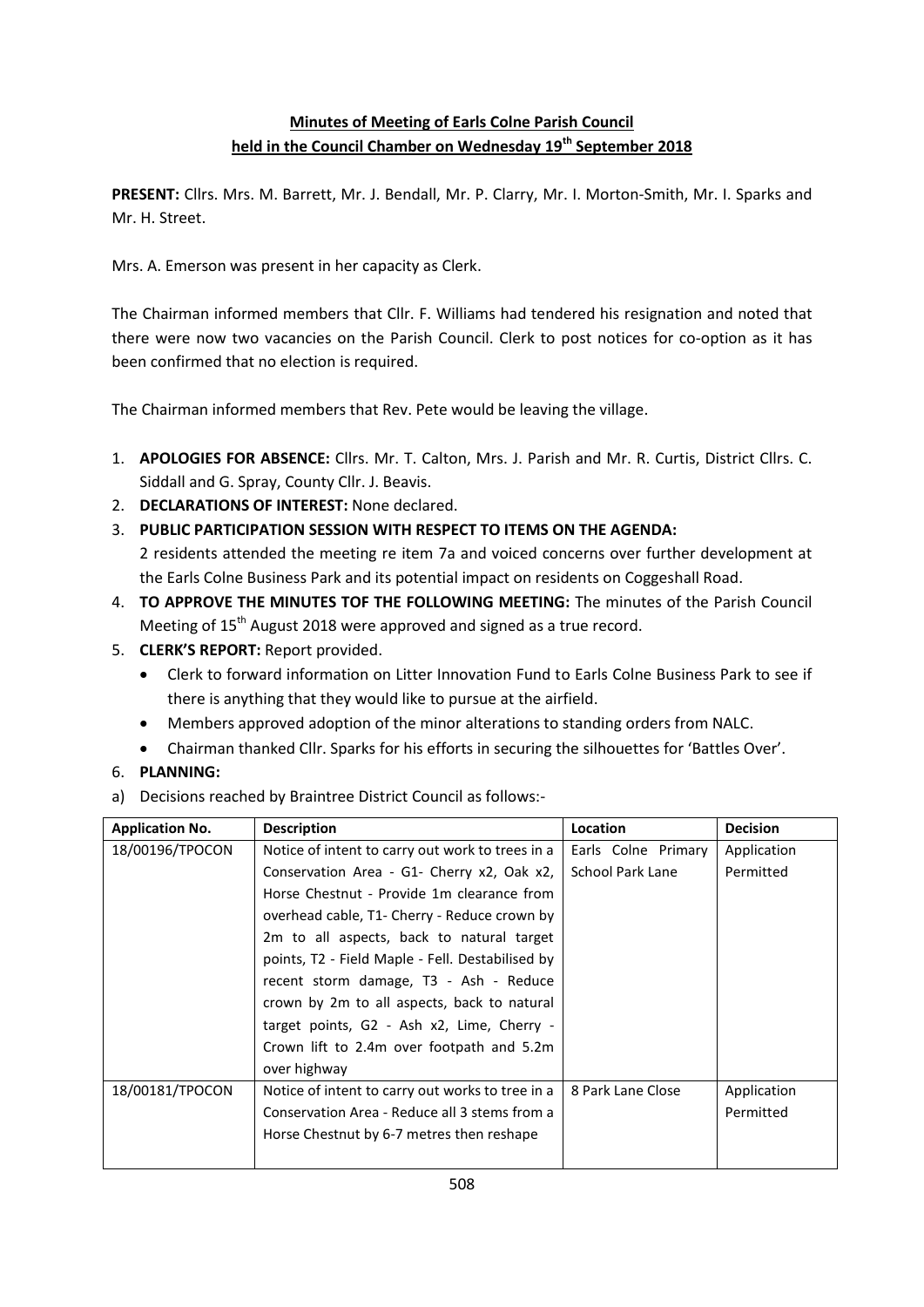| 18/00157/TPOCON | Notice of intent to carry out works to trees in<br>a Conservation Area - Lime (T1) - Reduce in<br>height by 5 metres back to previous cuts and                                                                                                                                                | Millstore<br>The<br>$\mathbf{1}$<br>Foundry Lane      | Application<br>Permitted        |
|-----------------|-----------------------------------------------------------------------------------------------------------------------------------------------------------------------------------------------------------------------------------------------------------------------------------------------|-------------------------------------------------------|---------------------------------|
|                 | clear basal suckers. Located on the edge of<br>carpark and in need of management.<br>Yew/Holly (H1) - Reduce in height by 2-3                                                                                                                                                                 |                                                       |                                 |
|                 | metres to create a formal hedge. Located on<br>the edge of carpark and in need of<br>management.                                                                                                                                                                                              |                                                       |                                 |
| 18/00156/TPO    | Notice of intent to carry out works to trees<br>protected by Tree Preservation Order 19/00 -<br>Limes x4 (T1-T2-T3-T4) - Group of 4 Limes<br>located in a hedge line, in close proximity to<br>the neighbouring dwelling. Reduce by 5<br>metres to all aspects and crown lift to 3<br>metres. | Sesame<br>House<br>21<br>Coggeshall Road              | Granted<br>Part<br>Part Refused |
| 18/00881/FUL    | Erection of new greenkeepers building for<br>secure equipment housing, repairs workshop<br>and secure intal storage/charging facility for<br>golf buggies, tractors, grasscutters, etc.                                                                                                       | Colne Valley<br>Golf<br><b>Club Station Road</b>      | Application<br>Permitted        |
| 17/02189/FUL    | Conversion of farm outbuilding and erection<br>of a new building for B1 commercial uses                                                                                                                                                                                                       | Gatehouse<br>Farm<br>Coggeshall Road                  | Application<br>Permitted        |
| 18/01532/NMA    | Application for a non-material amendment<br>following grant of planning permission<br>17/00140/VAR - to amend wording of<br>condition 1 to allow implentation of approved<br>access detail.                                                                                                   | Adjacent<br>Land<br>To<br>Colne House Station<br>Road | Application<br>Permitted        |
| 18/01312/FUL    | Single storey rear extension and conversion<br>of outbuilding                                                                                                                                                                                                                                 | 15 Park Lane                                          | Application<br>Permitted        |
| 18/00158/TPOCON | Notice of intent to carry out works to trees in<br>a Conservation Area - Cut back Lime<br>overhanging drive flush with hedge and fell<br>dying Yew tree                                                                                                                                       | 6 Halstead Road                                       | Application<br>Permitted        |
| 18/00858/FUL    | Demolition of an existing office/workshop/pig<br>stye and erection of a detached single storey<br>annexe.                                                                                                                                                                                     | Peartree<br>Hall<br>Coggeshall Road                   | Application<br>Permitted        |
| 18/00634/FUL    | Erection<br>garage/proposed<br>of a<br>storage<br>building                                                                                                                                                                                                                                    | 1 Coggeshall Road                                     | Application<br>Permitted        |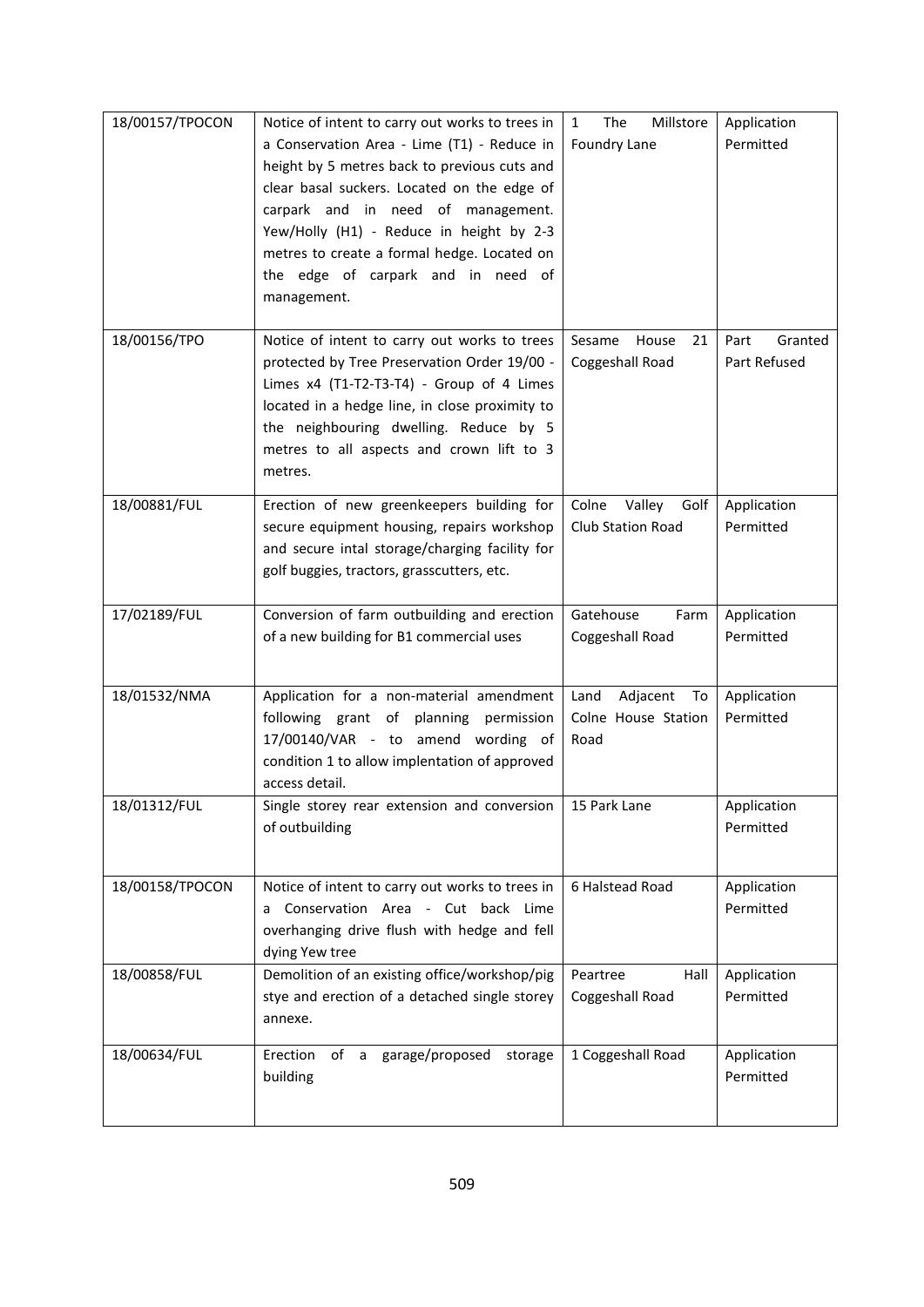b) Current Applications were reviewed by the Parish Council as follows:-

| <b>Application No.</b> | <b>Description</b>                                                                                                                                                                                         | Location                                               | <b>Parish Council Decision</b> |
|------------------------|------------------------------------------------------------------------------------------------------------------------------------------------------------------------------------------------------------|--------------------------------------------------------|--------------------------------|
| 18/01624/FUL           | Proposed two storey side, rear and part<br>single storey and rear wrap around<br>extension with pitched roofs over.                                                                                        | <b>Gu Brath</b><br>Coggeshall<br>Road                  | No objection                   |
| 18/01444/DAC           | Application for approval of details reserved<br>by condition 4 of approved application<br>15/01569/LBC                                                                                                     | Nightingale Hall<br>Barn Nightingale<br>Hall Road      | No objection                   |
| 18/01423/LBC           | External and internal repairs to dwelling<br>house                                                                                                                                                         | 122 High Street                                        | No objection                   |
| 18/00241/TPO           | Notice of intent to carry out works to trees<br>protected by Tree Preservation Order<br>19/00 - Cut back by 3 metres on large<br>bows and 2 metres on smaller laterals<br>higher up from Ash and Oak trees | 11 Coggeshall<br>Road                                  | No objection                   |
| 18/01462/LBC           | Proposed single storey side extension<br>following demolition of metal shed and new<br>access onto Coggeshall Road                                                                                         | Peartree Farm<br>Coggeshall<br>Road                    | No objection                   |
| 18/01532/NMA           | Application for a non-material amendment<br>following grant of planning permission<br>17/00140/VAR - to amend wording of<br>condition 1 to allow implentation of<br>approved access detail.                | Land Adjacent<br>To Colne House<br><b>Station Road</b> | No objection                   |
| 18/01461/FUL           | Proposed single storey side extension<br>following demolition of metal shed and new<br>access onto Coggeshall Road.                                                                                        | Peartree Farm<br>Coggeshall<br>Road                    | No objection                   |
| 18/00208/TPO           | Notice of intent to carry out works to tree<br>protected by Tree Preservation Order<br>43/01 - Conifer (T2) - Fell to ground level                                                                         | The Ark 18 Park<br>Lane                                | Objection                      |

- c) Cllr. M. Barrett will be responsible for planning matters to be presented at next Parish Council Meeting.
- d) Chairman reported on the recent Planning Committee meeting in respect of 17/01081/FUL erection of 2 dwellings on land adjacent to Oxford House, Upper Holt Street. Application was approved despite concerns over highway matters raised by the Parish Council.
- e) Footpath work appears to be completed at Monks Road. Clerk to notify Site Manager that delivery trucks need to be advised on location of site to prevent issues on Josselin Close.

## 7. **MEMBER'S REPORTS:**

- a) Cllr. M. Barrett provided a report on the meeting with Malcolm Hobbs on the 23<sup>rd</sup> August at the Business Park, which included a discussion on a proposal for the provision of office space.
- b) Members were updated on the success of the recent Community Litter Pick and it was agreed that a further date would be planned for the Spring.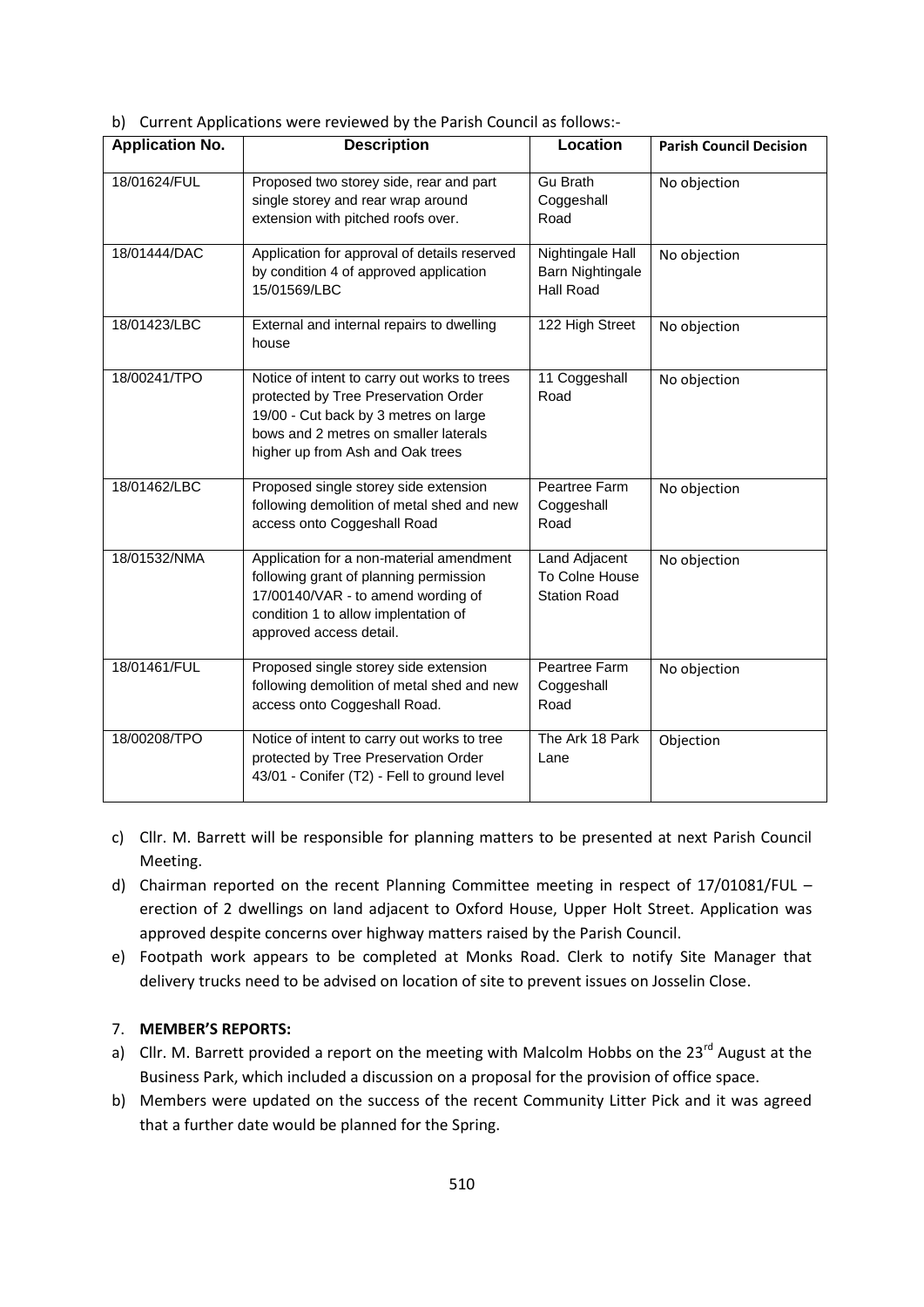- c) Cllr. I. Sparks provided an overview of plans for Remembrance Day and the centenary of the end of WWI.
- d) Cllr. P. Clarry advised members that he had resigned as the Parish Council representative for the Trustees at the Earls Colne Recreation Club. The Recreation Club is in the process of updating the Constitution and the possibility of amending this to remove the need for a Parish Council representative was discussed.
- 8. **ROLES AND RESPONSIBILITIES:** Members reviewed the impact of Casual Vacancies on current Roles and Responsibilities and decision made to wait until vacancies were filled before reassigning these.
- 9. **NEIGHBOURHOOD PLAN:** Members were advised of details of the Public Meeting which will be held on 24<sup>th</sup> October. Preparatory discussions are planned with the BDC representative (from RCCE) on 11<sup>th</sup> October at midday. Cllr. I. Morton-Smith to prepare a press release for the Halstead Gazette and to minute the Public Meeting in the Clerk's absence.

## 10. **COMMUNITY INITIATIVE FUND:**

An update was given on plans to meet with Wicksteed to discuss improvements to the existing scheme at the Earls Colne Recreation Club playground and a possible new scheme for Reuben Walk.

- a) Cllr. H. Street provided an update on Electric Charging and the merits of pursuing this initiative were debated by members. Cllr. H. Street to contact a supplier and get an idea of costings with the caveat that there should be no cost incurred by the Parish Council to implement any proposal.
- 11. **WAR MEMORIAL GARDEN:** Members discussed request from WI for annual funding for the Memorial Garden. Clerk to request WI put their requirements in writing.
- 12. **COMMUNITY EMERGENCY PLAN:** Members approved amendments to the plan.
- 13. **COMMUNITY WORKER:** No matters reported.
- 14. **ESSEX COUNTY COUNCIL MATTERS:**

Clerk to forward Members copies of the letters sent to Cllr. Kevin Bentley (ECC), Andy Wright (BDC) and James Cleverly MP re Highways Planning responses along with Cllr. Kevin Bentley's response. Clerk to add to agenda for further discussion next month.

- a) Cllr. H. Street reported on the Highways Meeting held on  $28<sup>th</sup>$  August which discussed proposed schemes at Burrows Road and York Road. Details of a new initiative, the Highways Cluster Meeting, were provided. This meeting will include other Parish and Town Councils and provide a forum for attendees to discuss the challenges they are facing.
- b) Issues raised by a resident on parking across drop kerbs on Sims Close/Burrows Road were discussed. This is creating issues for residents with mobility difficulties. Clerk to contact members of the Art class.
- c) Issues raised by a resident relating to the condition of the footway on Queens Road were discussed. Clerk to send information from Highways to resident and follow up on when the next Highways inspection will take place.
- 15. **CAR PARK AND PUBLIC CONVENIENCES:** No matters reported.
- 16. **BRAINTREE DISTRICT COUNCIL MATTERS:** No matters reported.

## 17. **VILLAGE HALL:**

Members discussed residents using front bays at the Village Hall for parking on either a regular basis or for extended periods of time. Members agreed that these bays should be reserved for